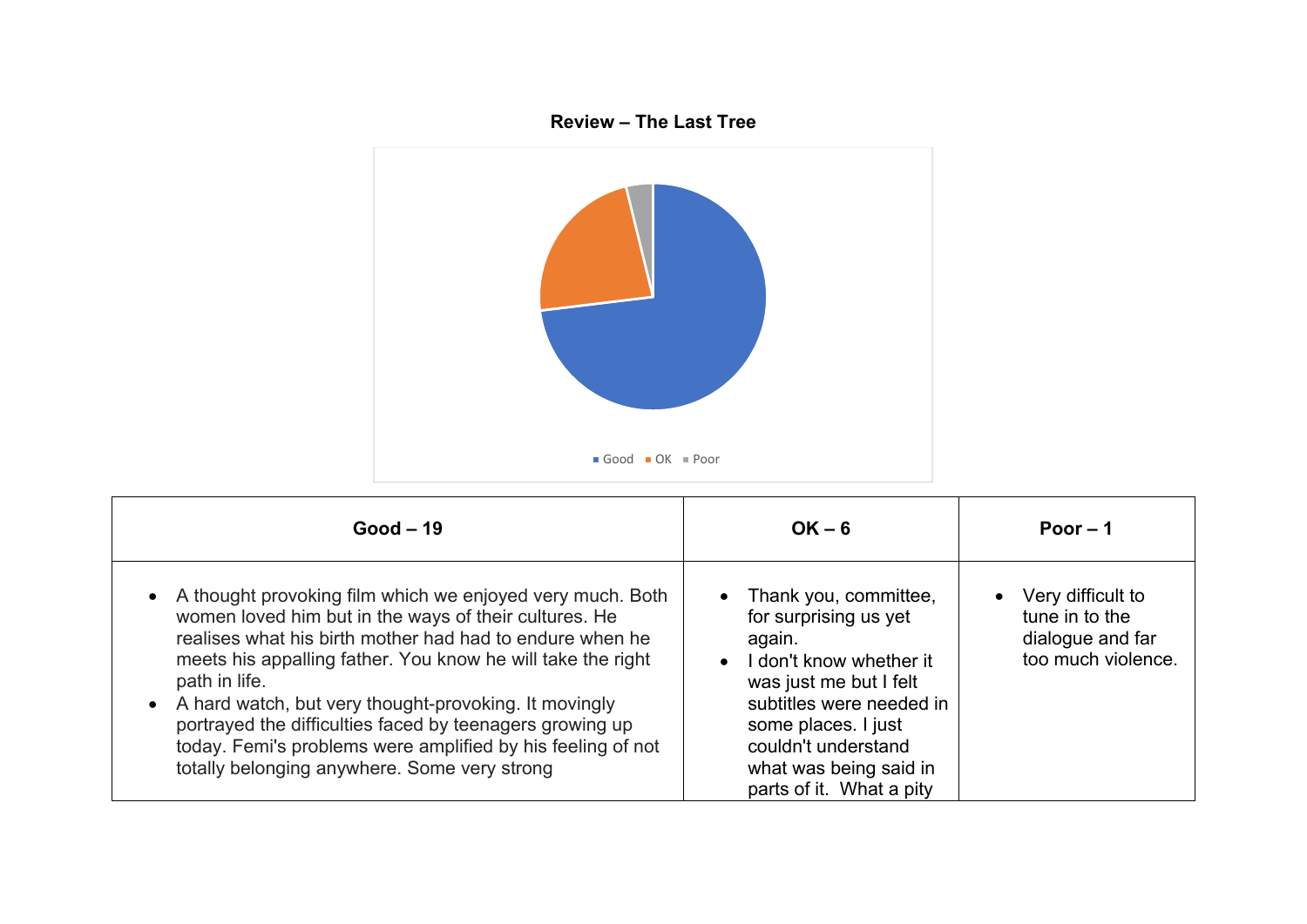performances. A film that will stay in the memory for some time.

- It conveved effectively the mixed emotions that are provoked by an unsettled childhood with no real sense of belonging until the final scene. The lack of dialogue reflected that of a typical young male adolescent and added to an understanding of his bewilderment at his own life's circumstances.
- I thought it was a wonderfully uplifting film. Although parts of the storyline were familiar/predictable, the main character was nevertheless very engaging. I particularly empathised with the stroppy teenage years, when the character just was not at all comfortable with himself. Thanks to the committee for this choice
- I was not sure during and immediately after the screening that this film worked for me. However, time to reflect and think about the journey of Femi leads me to the conclusion that I would rate this film as 'Good'. The stark contrast between Femi's early years in Lincolnshire compared with teenage years in London was quite powerful and challenging to watch at times. The final phase of the story set in Nigeria sees Femi reconciled with his mother and returning to the emotional joy of his early years in Lincolnshire. A happy ending!!
- I was glad to have seen the film which did illustrate the culture and identity difficulties for a Nigerian boy growing up in the UK rather well. London came across as a nasty menacing place, especially for the black community. However some of the gimmicky camera techniques I found distracting. Also the message seemed to be that he really finally felt at home in Lagos; I wasn't convinced by that, but it makes good cinema.

for a young lad to leave an idealistic childhood in rural Lincolnshire and go to such a different life in London.

- It was hard to hear some of the birth mother's dialogue and she seemed to stay the same age throughout, whilst 'Femi' seemed to age quickly and appeared to be much older than the schoolboy character he played. Didn't really enjoy it and thought it went on for too long.
- Not exactly a feel good film, but an interesting insight into gang culture etc. Thankfully the conclusion was fairly optimistic!